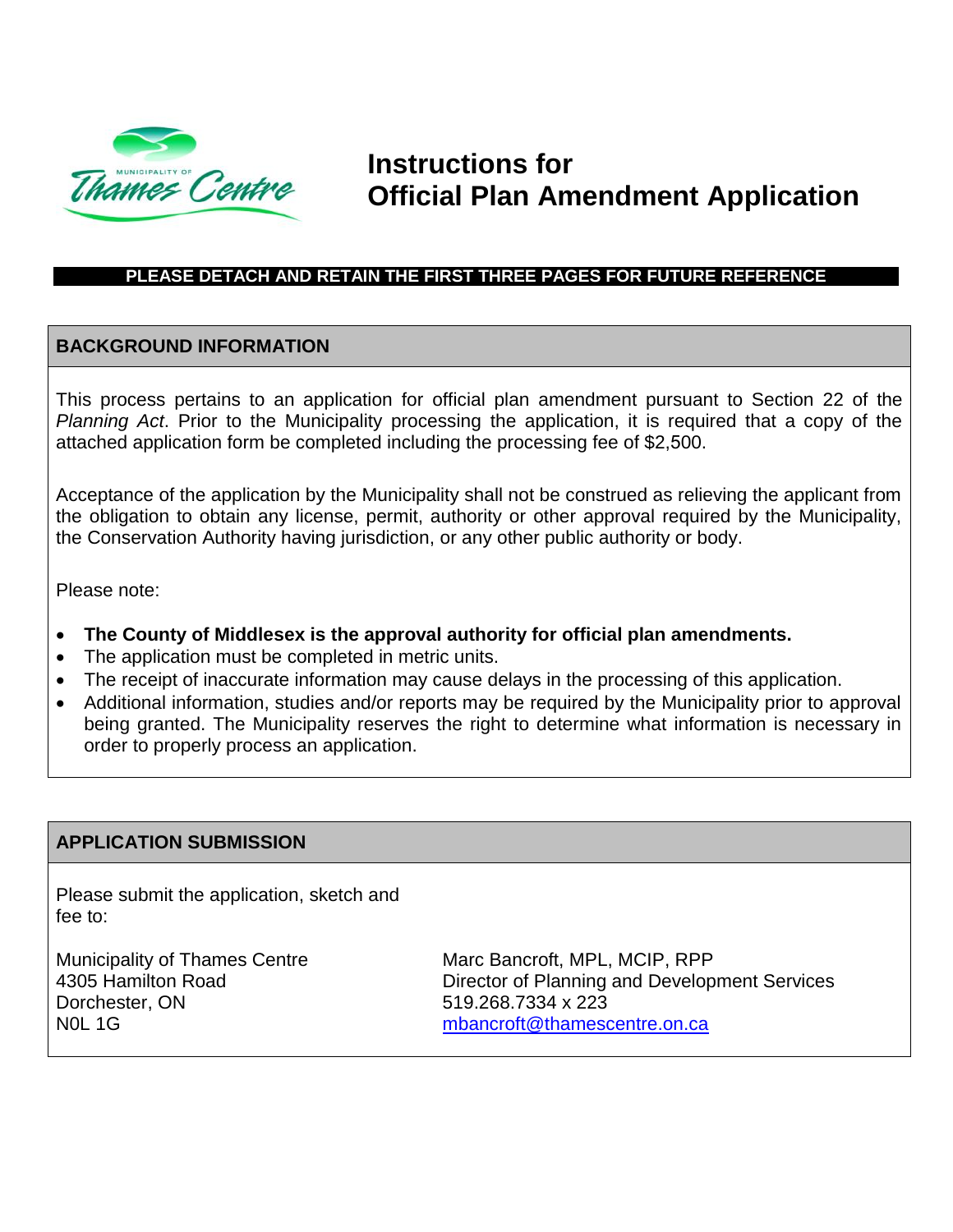| <b>APPLICATION PROCESS</b> |                                                                                                                                                                                                                                                                                                                                                                                                                                 |  |  |  |  |
|----------------------------|---------------------------------------------------------------------------------------------------------------------------------------------------------------------------------------------------------------------------------------------------------------------------------------------------------------------------------------------------------------------------------------------------------------------------------|--|--|--|--|
| Step 1                     | <b>Consult with Planning Staff:</b> Applicants are encouraged to meet with Staff prior to<br>submitting an application. Please contact the Senior Planner. Depending on the nature of<br>the application, you may be required to submit studies in support of your proposal.                                                                                                                                                    |  |  |  |  |
| Step 2                     | Application submission: Complete the attached application form and include the<br>submission of the required processing fee.                                                                                                                                                                                                                                                                                                    |  |  |  |  |
| Step 3                     | <b>Complete application accepted:</b> The file is opened and timelines for processing are<br>established.                                                                                                                                                                                                                                                                                                                       |  |  |  |  |
| Step 4                     | Notice of Public Meeting: The application is circulated to the public, agencies and<br>municipal departments. The public circulation applies to every property owner within 120<br>metres of the subject land and to every person and public body that has provided a written<br>request for such notice. A "Possible Land Use Change" sign is erected on the subject land.                                                     |  |  |  |  |
| Step 5                     | Public Meeting: Municipal Council meetings are generally heard on the first and third<br>Mondays of every month. The purpose of the meeting is to hear from members of the<br>public. It is recommended that you and/or your agent attend the Meeting to explain the<br>reasons for your application. Council does not make a decision on the application at this<br>meeting.                                                   |  |  |  |  |
| Step 6                     | <b>Planning evaluation report:</b> Staff undertakes an evaluation of the application using the<br>relevant planning policy documents.                                                                                                                                                                                                                                                                                           |  |  |  |  |
| Step 7                     | <b>Municipal Council:</b> A staff recommendation is provided to Council:                                                                                                                                                                                                                                                                                                                                                        |  |  |  |  |
|                            | $\circ$ If the amendment is adopted, a notice is sent to the Owner and property owners within<br>120 metres of the subject land advising them of the adoption of the official plan<br>amendment and that the amendment is being forwarded to the County of Middlesex for<br>consideration of approval.                                                                                                                          |  |  |  |  |
|                            | If the amendment is refused, a notice is sent to the Owner and property owners within<br>O<br>120 metres of the subject land advising them of the Notice of the Refusal, which may be<br>appealed to the Local Planning Appeal Tribunal provided a Notice of Appeal is submitted<br>to the Clerk of the Municipality along with the material prescribed by the Tribunal within<br>20 days of the date of the Notice of Refusal. |  |  |  |  |
|                            | Where an application is referred back to staff, the owner should contact the Senior<br>$\circ$<br>Planner to discuss the options and opportunities going forward, and for clarification of<br>the referral.                                                                                                                                                                                                                     |  |  |  |  |
| Step 8                     | <b>County of Middlesex:</b> The County undertakes a circulation of the amendment to<br>prescribed agencies for review and comment. County Planning Staff also undertakes an<br>evaluation of the amendment and provides a recommendation to County Council.                                                                                                                                                                     |  |  |  |  |
| Step 9                     | <b>Notice of Decision:</b> The County's decision is subject to a 20 day appeal period from the<br>date of the Notice of Decision.                                                                                                                                                                                                                                                                                               |  |  |  |  |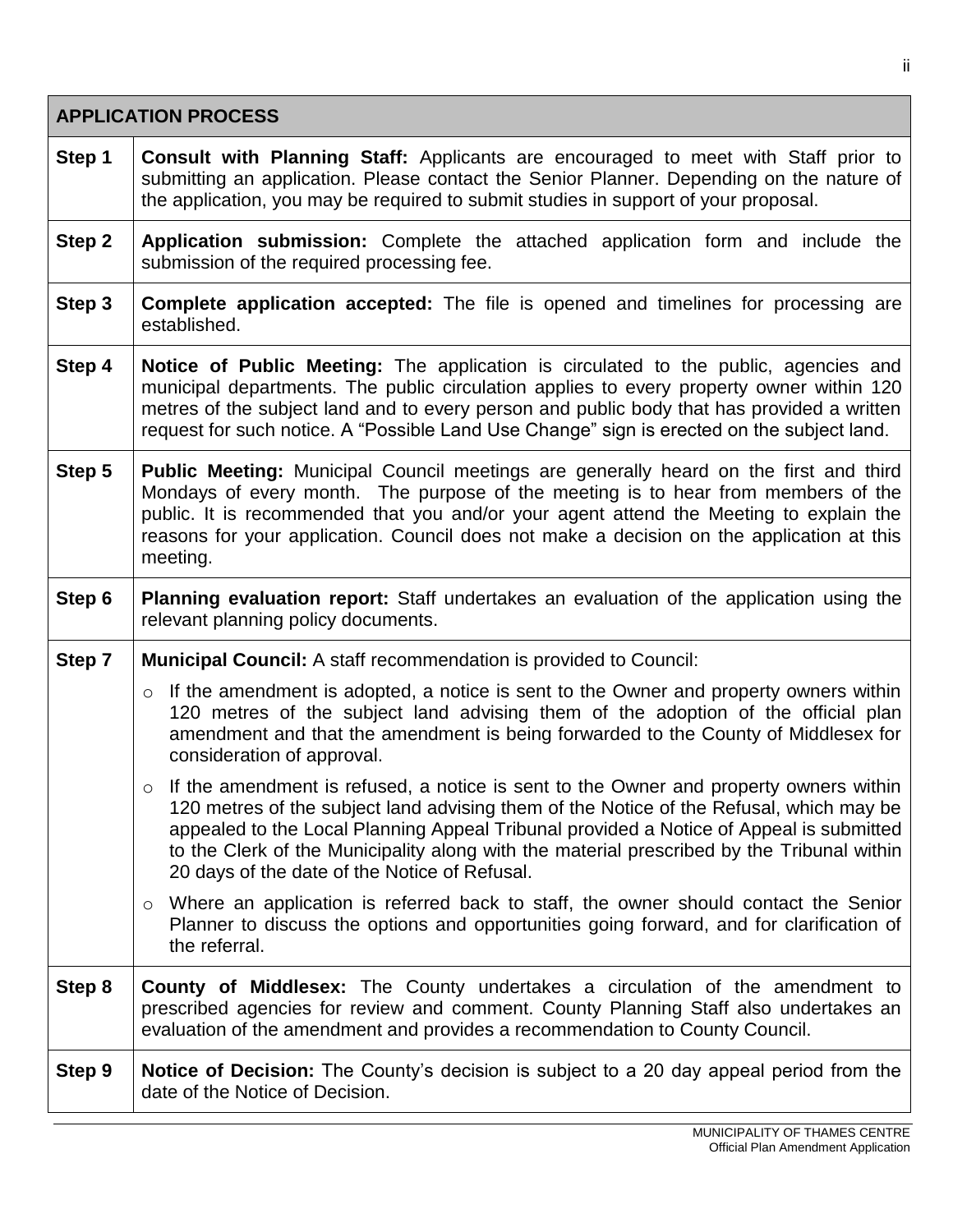**Step 10 Enactment:** If no appeal is submitted, the Official Plan amendment is enacted and brought into force.

### **APPEAL TO THE LOCAL PLANNING APPEAL TRIBUNAL**

If an application is made for an official plan amendment and the County of Middlesex fails to make a decision within 180 days after the day the application is deemed complete by Staff, the applicant may appeal to the Local Planning Appeal Tribunal (LPAT) with respect to the application.

Anyone may appeal a decision of the County of Middlesex to the LPAT within 20 days of the date of the Notice of the Decision of the County Clerk by personally delivering or sending a Notice of Appeal to the Clerk of the County of Middlesex and the required forms, downloadable from the LPAT website [\(http://www.elto.gov.on.ca\)](http://www.elto.gov.on.ca/). The appeal must set out the reasons for objecting to the decision following the LPAT's procedures and must include the prescribed fee. The County Clerk will then prepare an appeal package and forward it to the LPAT. The LPAT will schedule a hearing and give written notice of the time and date in advance of the hearing. The decision of the LPAT is considered final.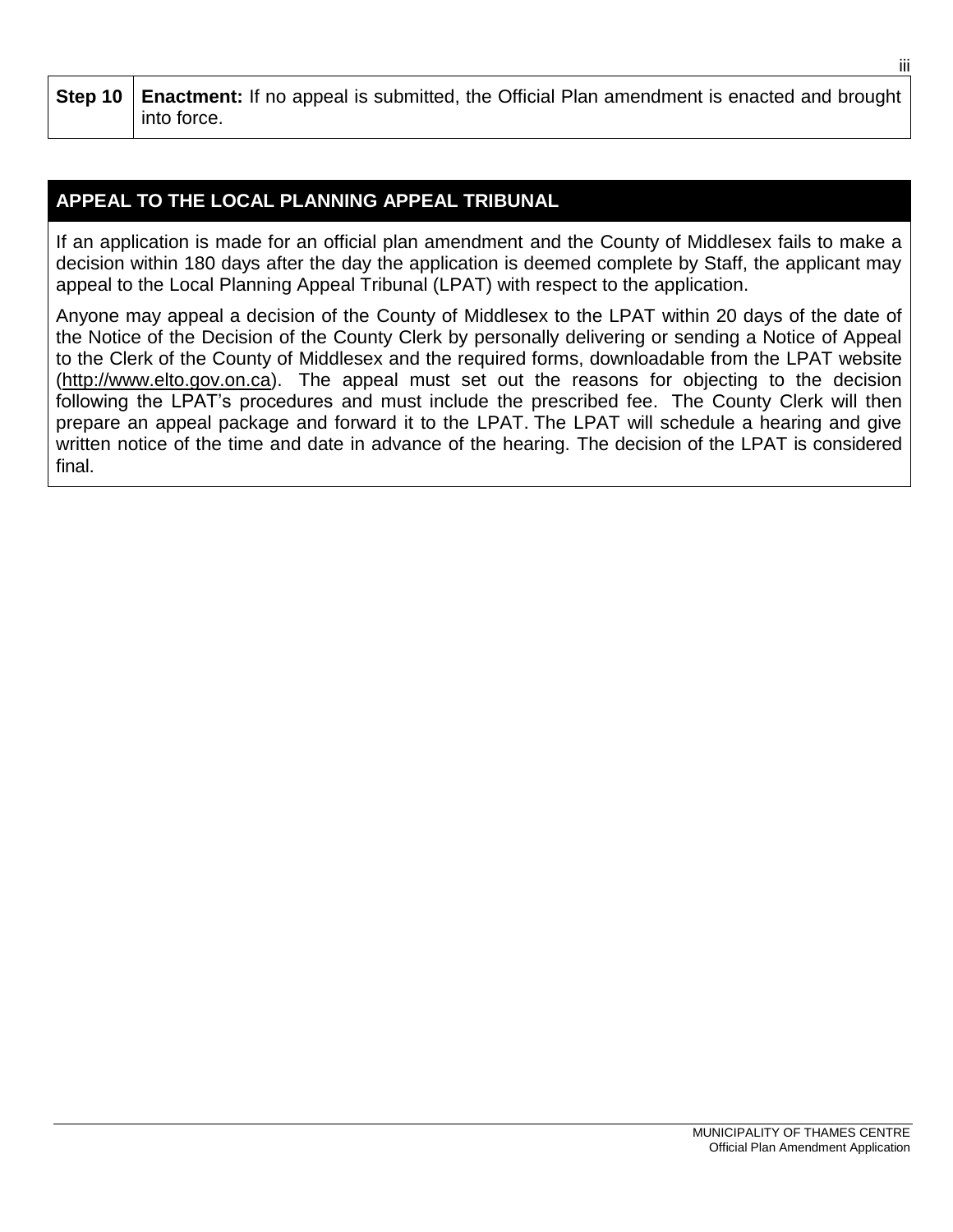

**For Office Use Only**

1

Date Received:

File Number:

# **Official Plan Amendment Application**

Pursuant to Section 22 of the *Planning Act*

| <b>Applicant information</b><br>1.                                                |        |  |  |  |
|-----------------------------------------------------------------------------------|--------|--|--|--|
| Registered owner(s) of the subject land                                           |        |  |  |  |
| Name:                                                                             |        |  |  |  |
| Address:                                                                          |        |  |  |  |
| Postal Code:<br>Town:                                                             |        |  |  |  |
| Phone:                                                                            | Cell:  |  |  |  |
| Fax:                                                                              | Email: |  |  |  |
| Authorized agent (authorized by the owner to file the application, if applicable) |        |  |  |  |
| Name:                                                                             |        |  |  |  |
| Address:                                                                          |        |  |  |  |
| Postal Code:<br>Town:                                                             |        |  |  |  |
| Cell:<br>Phone:                                                                   |        |  |  |  |
| Email:<br>Fax:                                                                    |        |  |  |  |

| 2.                                                 | Name of the Official Plan requested to be amended: |  |  |
|----------------------------------------------------|----------------------------------------------------|--|--|
| Description of subject land<br>3.                  |                                                    |  |  |
| Geographic Township:                               | Lot(s)/Concession:                                 |  |  |
| Registered Plan:                                   | $Lot(s)$ :                                         |  |  |
| Reference Plan:                                    | $Part(s)$ :                                        |  |  |
| <b>Street Address:</b>                             | <b>Municipal Roll Number:</b>                      |  |  |
| Dimensions of subject land (in metric units)<br>4. |                                                    |  |  |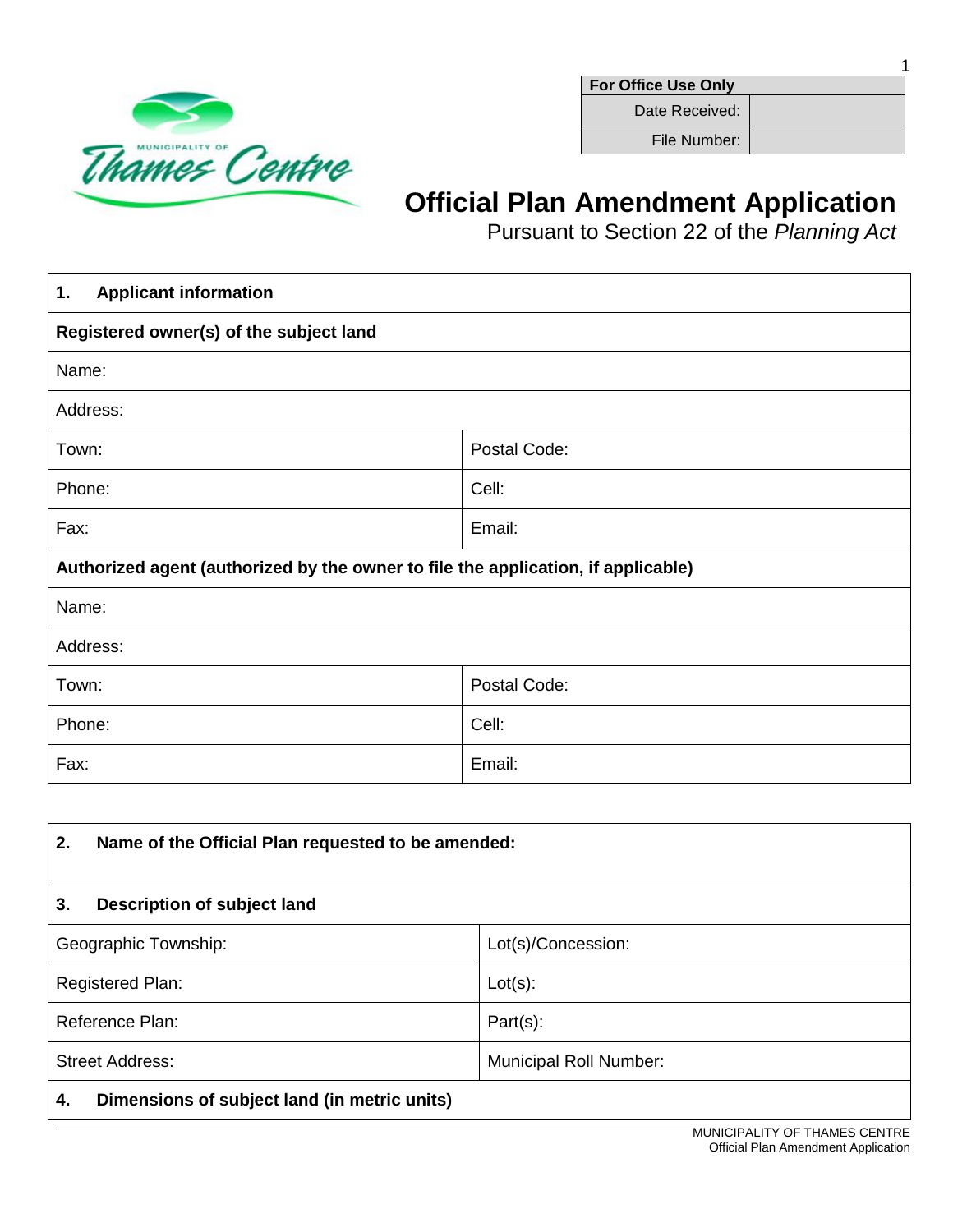|                                                                     |                                                                                                                               |                                                                                                |       |      |        |           | 2      |
|---------------------------------------------------------------------|-------------------------------------------------------------------------------------------------------------------------------|------------------------------------------------------------------------------------------------|-------|------|--------|-----------|--------|
|                                                                     | Frontage:                                                                                                                     | Depth:                                                                                         | Area: |      |        |           |        |
| 5.                                                                  | Does the requested amendment change, replace or delete a policy of the<br>Yes<br><b>No</b><br>$\Box$<br><b>Official Plan?</b> |                                                                                                |       |      |        | $\Box$    |        |
| 6.                                                                  |                                                                                                                               | Does the requested amendment add a policy to the Official Plan?                                |       | Yes  | $\Box$ | <b>No</b> | $\Box$ |
| 7.a.                                                                |                                                                                                                               | Please describe the purpose of the requested amendment?                                        |       |      |        |           |        |
|                                                                     |                                                                                                                               |                                                                                                |       |      |        |           |        |
|                                                                     |                                                                                                                               |                                                                                                |       |      |        |           |        |
|                                                                     |                                                                                                                               |                                                                                                |       |      |        |           |        |
| 7.b.                                                                |                                                                                                                               | Please provide the current designation of the subject land in the County of Middlesex Official |       |      |        |           |        |
|                                                                     | <b>Official Plan?</b>                                                                                                         | Plan and an explanation of how the proposed amendment conforms with the County of Middlesex    |       |      |        |           |        |
|                                                                     |                                                                                                                               |                                                                                                |       |      |        |           |        |
|                                                                     |                                                                                                                               |                                                                                                |       |      |        |           |        |
| 8.a.                                                                | <b>Current Official Plan designation:</b>                                                                                     |                                                                                                |       |      |        |           |        |
| b.                                                                  | Please list the land uses that are authorized by the current Official Plan designation?                                       |                                                                                                |       |      |        |           |        |
|                                                                     |                                                                                                                               |                                                                                                |       |      |        |           |        |
|                                                                     |                                                                                                                               |                                                                                                |       |      |        |           |        |
|                                                                     |                                                                                                                               |                                                                                                |       |      |        |           |        |
|                                                                     |                                                                                                                               |                                                                                                |       |      |        |           |        |
| 9.                                                                  |                                                                                                                               | Does the requested amendment change or replace a designation in the                            |       | Yes* | $\Box$ | No        | $\Box$ |
|                                                                     | <b>Official Plan?</b>                                                                                                         |                                                                                                |       |      |        |           |        |
| *If yes, please indicate the designation to be changed or replaced? |                                                                                                                               |                                                                                                |       |      |        |           |        |
|                                                                     |                                                                                                                               |                                                                                                |       |      |        |           |        |
|                                                                     |                                                                                                                               |                                                                                                |       |      |        |           |        |
|                                                                     |                                                                                                                               |                                                                                                |       |      |        |           |        |
|                                                                     |                                                                                                                               |                                                                                                |       |      |        |           |        |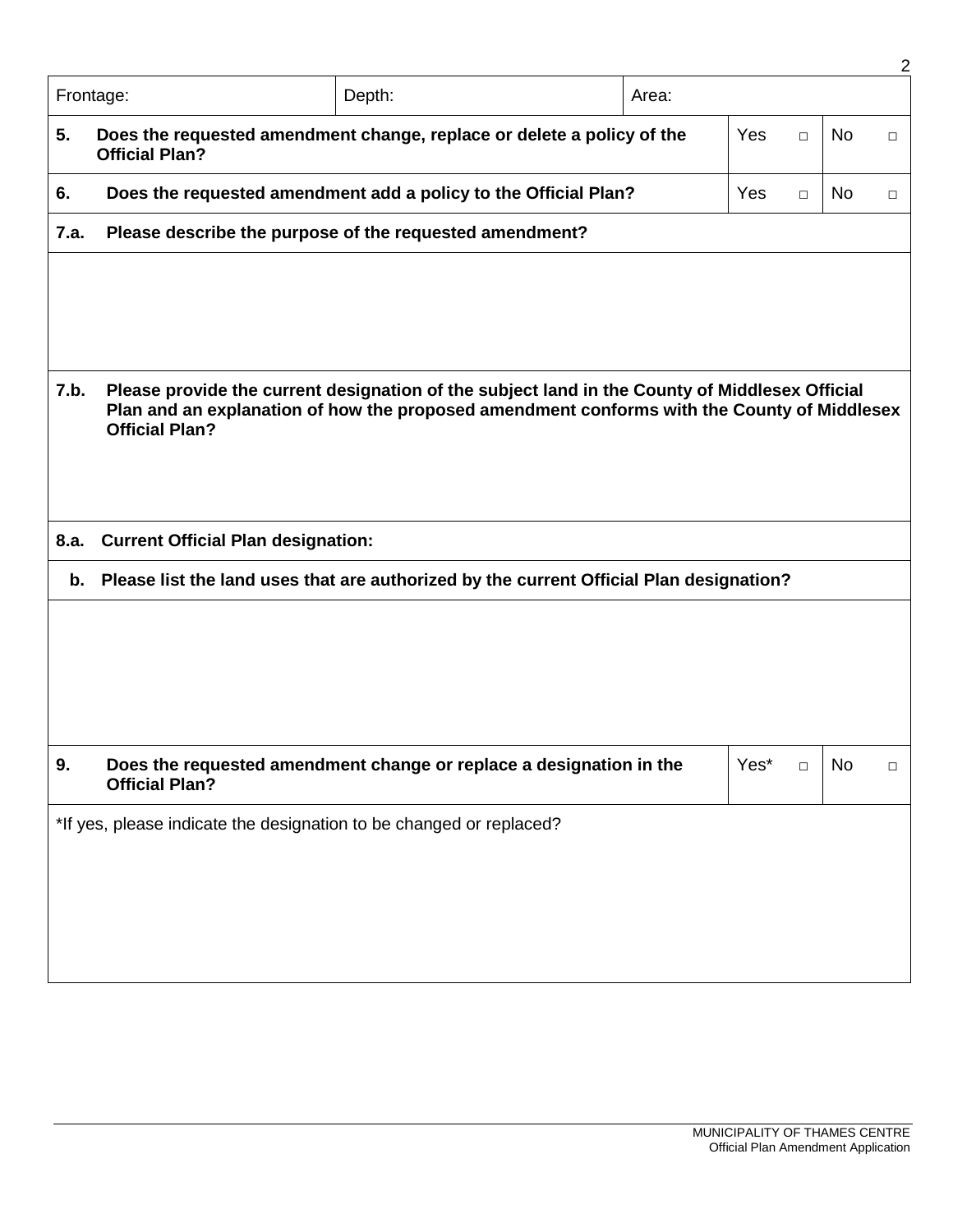| 10.                                                                        | Please list the land uses that the requested Official Plan amendment would authorize?                                                                                                                                                                                                 |        |                                    |  |        |  |  |
|----------------------------------------------------------------------------|---------------------------------------------------------------------------------------------------------------------------------------------------------------------------------------------------------------------------------------------------------------------------------------|--------|------------------------------------|--|--------|--|--|
|                                                                            |                                                                                                                                                                                                                                                                                       |        |                                    |  |        |  |  |
|                                                                            |                                                                                                                                                                                                                                                                                       |        |                                    |  |        |  |  |
|                                                                            |                                                                                                                                                                                                                                                                                       |        |                                    |  |        |  |  |
| 11.                                                                        | Water Supply: Water supply will be provided via?                                                                                                                                                                                                                                      |        |                                    |  |        |  |  |
| $\Box$                                                                     | publicly owned and operated piped water<br>system                                                                                                                                                                                                                                     | $\Box$ | lake or other water body           |  |        |  |  |
| $\Box$                                                                     | privately owned well or communal well                                                                                                                                                                                                                                                 | $\Box$ | other (please specify) _________   |  |        |  |  |
| 12.                                                                        | Sewage Disposal: Sewage disposal will be provided via?                                                                                                                                                                                                                                |        |                                    |  |        |  |  |
| $\Box$                                                                     | publicly owned and operated sanitary<br>sewage system                                                                                                                                                                                                                                 | $\Box$ | privy                              |  |        |  |  |
| $\Box$                                                                     | privately owned individual or communal<br>septic system                                                                                                                                                                                                                               | $\Box$ | other (please specify) ___________ |  |        |  |  |
| 13                                                                         | Storm Drainage: Storm drainage will be provided via?                                                                                                                                                                                                                                  |        |                                    |  |        |  |  |
| $\Box$                                                                     | storm sewers                                                                                                                                                                                                                                                                          | $\Box$ | swales                             |  |        |  |  |
| $\Box$                                                                     | other (please specify) __________<br>municipal drainage ditches<br>$\Box$                                                                                                                                                                                                             |        |                                    |  |        |  |  |
| 14.                                                                        | Please indicate if the application would permit development on privately<br>owned and operated individual or communal septic systems, and more than<br>Yes*<br>No.<br>$\Box$<br>$\Box$<br>4500 litres of effluent produced per day as a result of the development being<br>completed. |        |                                    |  |        |  |  |
|                                                                            | *If yes, have the following reports been submitted as part of the requested amendment?                                                                                                                                                                                                |        |                                    |  |        |  |  |
|                                                                            | servicing options report<br>Yes<br>No<br>$\Box$<br>$\Box$                                                                                                                                                                                                                             |        |                                    |  |        |  |  |
|                                                                            | hydrogeological report<br>Yes<br>No<br>$\Box$<br>$\Box$                                                                                                                                                                                                                               |        |                                    |  |        |  |  |
| Is the subject land or land within 120 metres of it the subject of:<br>15. |                                                                                                                                                                                                                                                                                       |        |                                    |  |        |  |  |
|                                                                            | An application for an amendment to the Zoning By-law under the Planning Act?<br>Yes*<br>No<br>$\Box$                                                                                                                                                                                  |        |                                    |  | $\Box$ |  |  |
|                                                                            | A Minister's zoning order under the Planning Act?<br>Yes*<br>No<br>$\Box$                                                                                                                                                                                                             |        |                                    |  | $\Box$ |  |  |
|                                                                            | *If yes, provide the following: Reg. No. ___________________Status ______________                                                                                                                                                                                                     |        |                                    |  |        |  |  |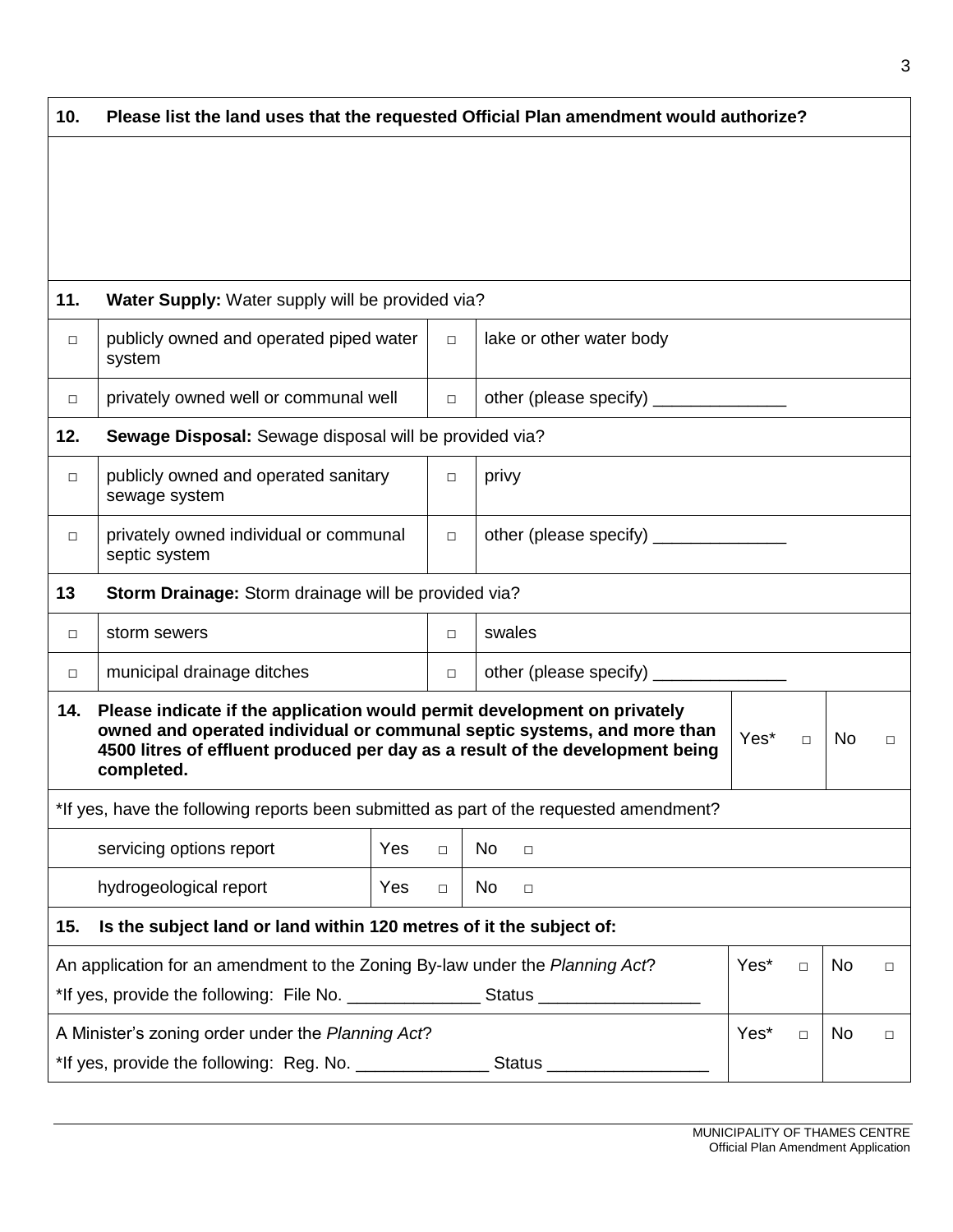|                                                                                                                                                                                                                                                                                                                  |      |        |                | 4      |  |
|------------------------------------------------------------------------------------------------------------------------------------------------------------------------------------------------------------------------------------------------------------------------------------------------------------------|------|--------|----------------|--------|--|
| An application for approval of a Plan of Subdivision under the Planning Act?                                                                                                                                                                                                                                     | Yes* | $\Box$ | No.            | $\Box$ |  |
| An application for an application for Consent or Minor Variance under the Planning Act?                                                                                                                                                                                                                          | Yes* | $\Box$ | No.            | $\Box$ |  |
| An application for an application for Site Plan Approval under the Planning Act?                                                                                                                                                                                                                                 | Yes* | $\Box$ | N <sub>o</sub> | П      |  |
| If you answered 'yes' to any of the above noted applications, please describe the land the "other" application<br>affects, the purpose of that application, the effect that application will have on the amendment requested<br>through this application, and the name of the approval authority considering it. |      |        |                |        |  |
| 16.<br>If a Policy, Designation or Schedule in the Official Plan is being added, changed, replaced or<br>deleted, provide the text and the schedule that accompanies it. Provide a separate sheet where<br>needed.                                                                                               |      |        |                |        |  |
|                                                                                                                                                                                                                                                                                                                  |      |        |                |        |  |
| Is this an application to implement an alteration to the boundary of an area<br>17.<br>of settlement or to implement a new area of settlement?                                                                                                                                                                   | Yes* | $\Box$ | N <sub>o</sub> | $\Box$ |  |
| *If yes, provide the current Official Plan policies, if any, dealing with the alteration or establishment of an area of<br>settlement:                                                                                                                                                                           |      |        |                |        |  |
| (please use a separate sheet)                                                                                                                                                                                                                                                                                    |      |        |                |        |  |
| 18.<br>Does this application remove land from an area of employment?                                                                                                                                                                                                                                             | Yes* | $\Box$ | No.            | $\Box$ |  |
| *If yes, provide the current Official Plan policies, if any, dealing with the removal of land from an area of<br>employment:                                                                                                                                                                                     |      |        |                |        |  |
| (please use a separate sheet)                                                                                                                                                                                                                                                                                    |      |        |                |        |  |
| Please indicate how the application is consistent with the Provincial Policy Statement (a copy of<br>19.<br>the Provincial Policy Statement is available at www.mah.gov.on.ca)?                                                                                                                                  |      |        |                |        |  |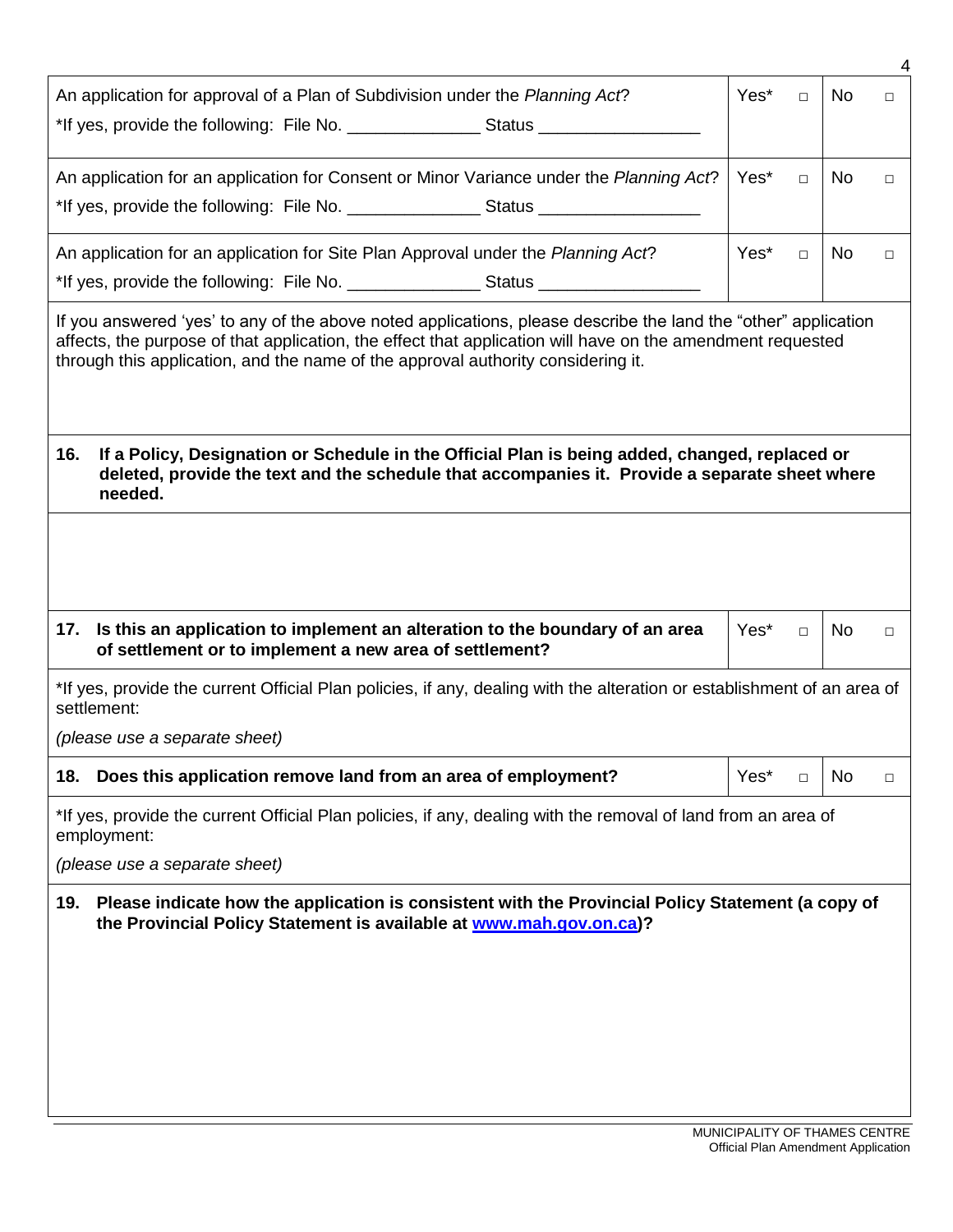| 20.                                                                                                           | Is the subject land within an area of land designated under any provincial<br>plan or plans?                                                    | Yes* | $\Box$ | No.            | $\Box$ |
|---------------------------------------------------------------------------------------------------------------|-------------------------------------------------------------------------------------------------------------------------------------------------|------|--------|----------------|--------|
| *If yes, explain how the requested amendment conforms or does not conflict with the provincial plan or plans. |                                                                                                                                                 |      |        |                |        |
| 21.                                                                                                           | Does your proposed strategy for consulting with the public regarding the<br>subject application exceed the Planning Act's minimum requirements? | Yes* | $\Box$ | N <sub>o</sub> | П      |
| *If yes, elaborate on the additional consultation proposed.                                                   |                                                                                                                                                 |      |        |                |        |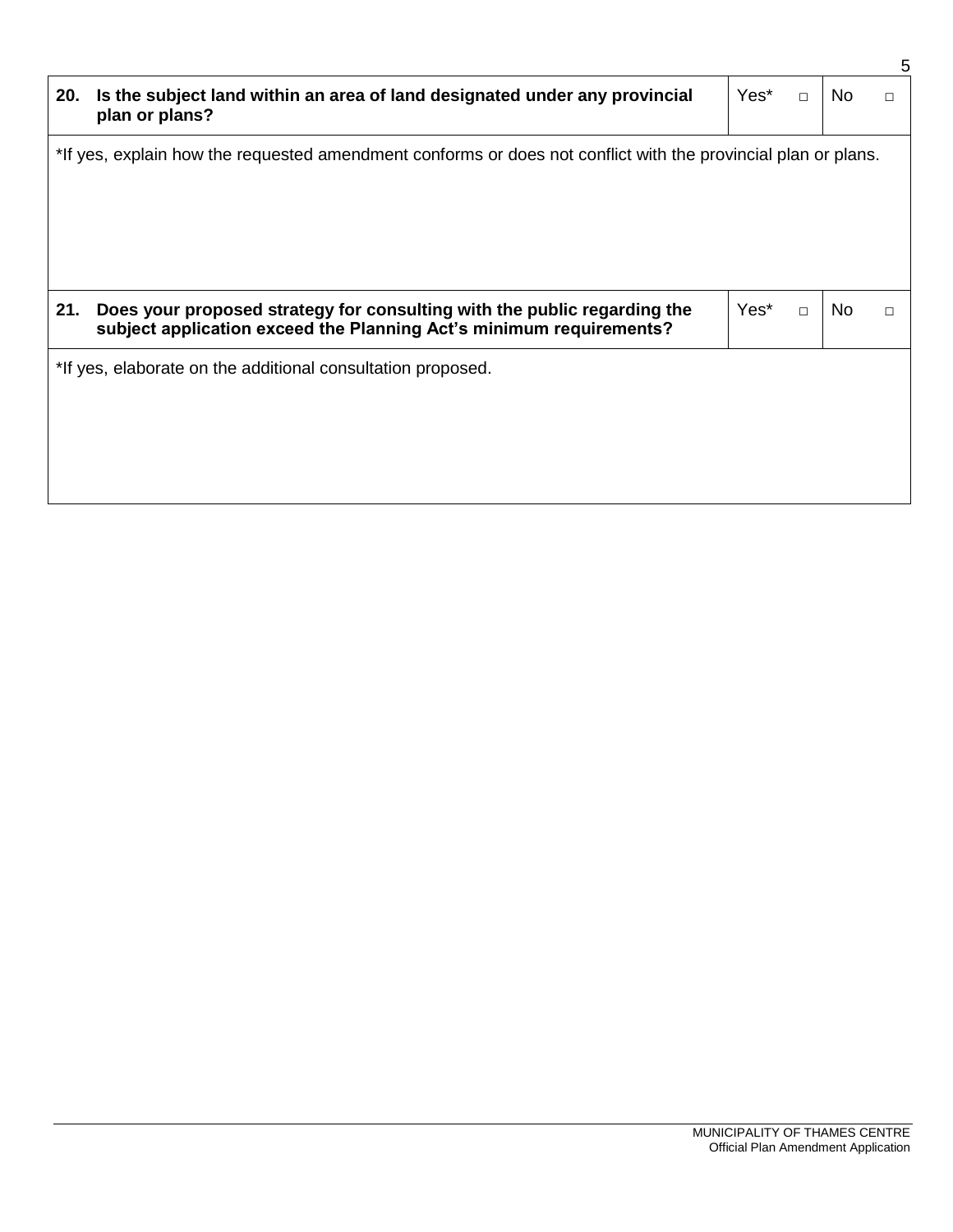| <b>STATUTORY DECLARATION</b>                                                                                                                           |                                                                                                           |  |  |  |  |
|--------------------------------------------------------------------------------------------------------------------------------------------------------|-----------------------------------------------------------------------------------------------------------|--|--|--|--|
| Ι,<br>(Name)                                                                                                                                           | of the<br>(Name of City, Town, Township, Municipality, etc.)                                              |  |  |  |  |
| in the                                                                                                                                                 | (Name of County, Region or District)                                                                      |  |  |  |  |
| <b>SOLEMNLY DECLARE THAT</b>                                                                                                                           |                                                                                                           |  |  |  |  |
| Regulation 543/06 is true.                                                                                                                             | The information provided in this application as required under Section 22 of the Planning Act and Ontario |  |  |  |  |
| AND I make this solemn Declaration conscientiously believing it to be true, and knowing that is of the same<br>force and effect as if made under oath. |                                                                                                           |  |  |  |  |
| Declared before me at the                                                                                                                              |                                                                                                           |  |  |  |  |
| <b><i>Example 19 (1995)</i></b> <i>Research in the</i><br>οf                                                                                           |                                                                                                           |  |  |  |  |
| day of a series of the series of the 20 and 20<br>this                                                                                                 |                                                                                                           |  |  |  |  |
| A Commissioner of Oaths                                                                                                                                | Applicant or Authorize Agent*                                                                             |  |  |  |  |

**\* Please complete the authorization for an agent to act on behalf of the owner of the subject land.**